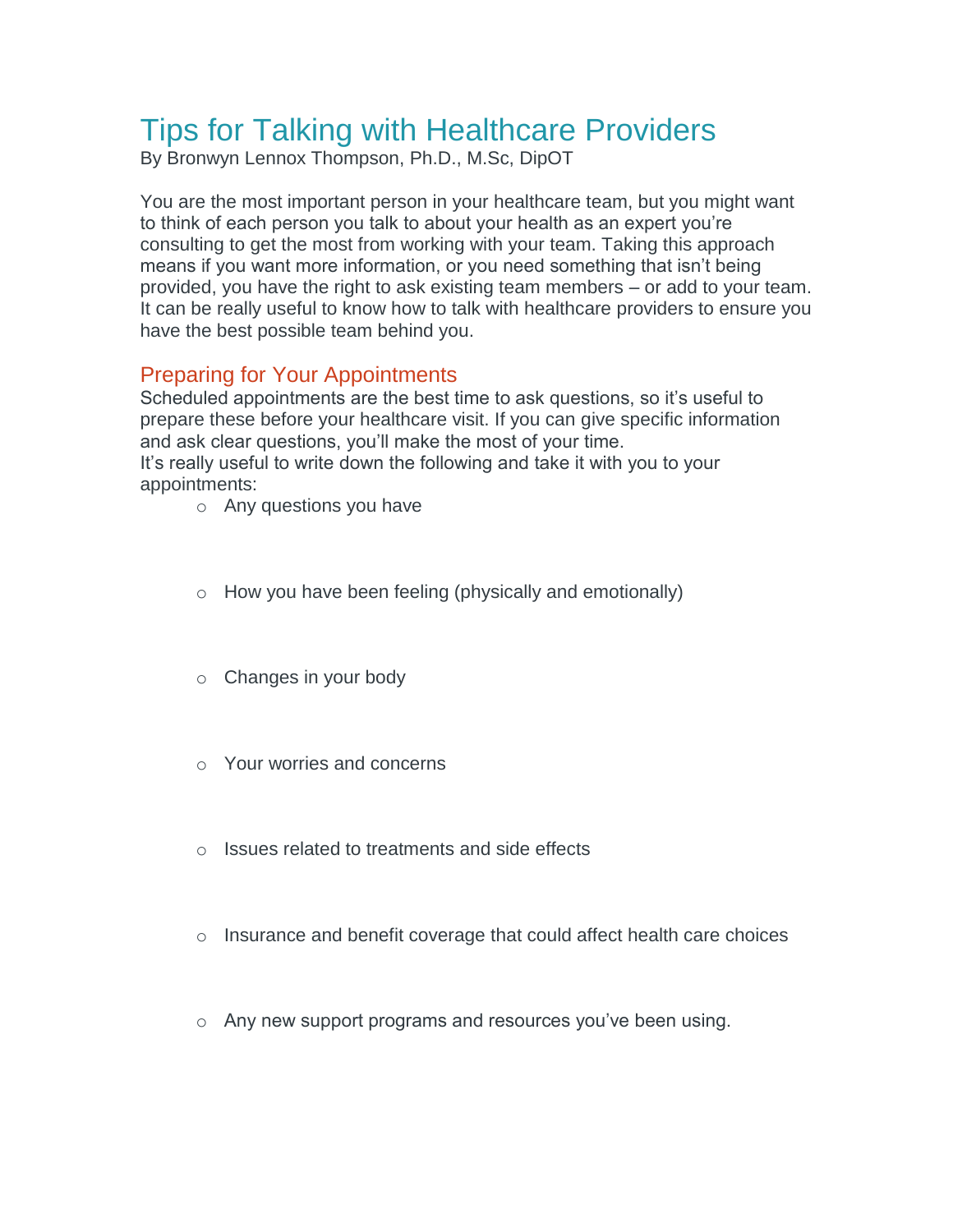When living with ongoing pain, your memory and concentration can be a problem when you attend an appointment, so also think about asking an adult family member or friend to come with you to your appointments to help you take notes.

#### Getting in Touch With Your Healthcare Team

There may be times in between appointments when you need to talk with your healthcare team. Ask what to do if this happens. If your concerns aren't urgent, but you don't want to wait until the next scheduled appointment, ask to have the person call you. You may also fax or email a list of questions to them, and they can respond and call or email you to talk in more detail.

If you have a medical emergency, contact your hospital emergency room and your healthcare team right away. Do not try to wait until your next scheduled appointment.

## Understanding Communication Styles

Each person has a unique communication style. Find a way in which you are comfortable communicating with your healthcare team. This can help you feel more confident about the quality of healthcare you're receiving. For example, you might feel awkward talking about certain concerns or very personal issues, or it might seem to be disrespectful to ask questions of your healthcare team. It can therefore help to write your questions down and even to practice before you go to your appointment. Your healthcare provider is there for you, and although he or she may not be able to answer your questions right then, you'll be able to make another appointment to give you enough time to find out what you need. Some signs of trouble in communication with your healthcare team might be:

- When you leave the clinic with questions or concerns
- You feel you don't have time to talk about your questions or concerns
- You feel your health providers aren't open to discussing your questions, concerns, or problems.

#### Improving Communication

If one person can't answer a question, other members of your team may be able to help. Sometimes a member of the healthcare team might suggest getting a second opinion. You could be referred to another person who may be better able to meet your needs. If this happens, it doesn't mean that your healthcare provider doesn't care about your situation; they want to make sure you get the best possible answer from someone who specializes in that area.

- Good communication with your health care team will help you:
- Find out about current information related to your treatment
- Participate in decisions about your medical care
- Better manage your symptoms and get quality follow-up care
- Make the most of the time you have with your healthcare team
- Reduce stress by making sure your questions are answered
- Feel confident that you are getting the best healthcare.